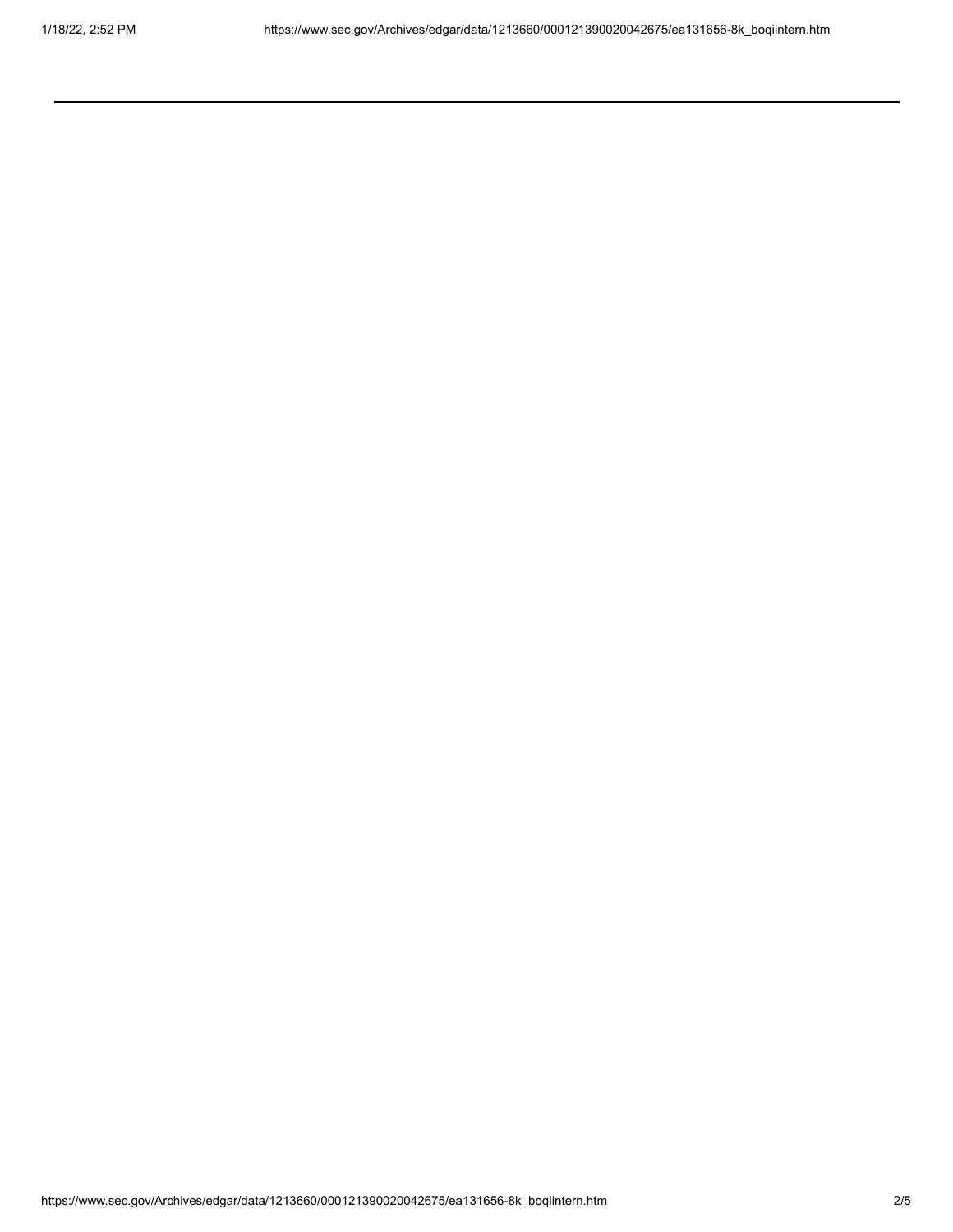## **Item 1.01 Entry into a Material Definitive Agreement.**

On December 14, 2020, the Registrant entered into a Stock Purchase Agreement (the "Agreement") with Chongqing Cogmer Biology Technology Co., Ltd., a company organized under the laws of the People's Republic of China (the "PRC") ("Cogmer") and three individuals. Cogmer is a distributor of medical devices including in vitro diagnostic devices, focused on sales to hospitals and subdistributors in the southwest region of the PRC.

Pursuant to the Agreement, the Registrant will purchase all the issued and outstanding equity interests in Cogmer (the "Shares") in consideration of RMB 116,000,000 (approximately \$17,737,000). RMB 20,000,000 (approximately US\$3,048,780) will be paid in cash at the closing and 2,000,000 shares of common stock of the Registrant valued at RMB 40,000,000 (approximately US\$6,097,560) will be delivered within 90 days of the closing, as partial consideration. The balance of the purchase price in the amount of RMB 56,000,000 (approximately US\$8,562,691) (the "Earnout Amount") is subject to post-closing adjustments based on the performance of Cogmer in 2021 and 2022.

If Cogmer's 2021 revenue equals or exceeds RMB 70,000,000 (approximately US\$10,703,363), and gross profit in 2021 equals or exceeds RMB 7,000,000 (approximately US \$1,070,336), 50% of the Earnout Amount will be payable to the sellers. If Cogmer achieves 80% or more of the 2021 revenue and gross profit targets, a reduced Earnout Amount will be payable. If Cogmer achieves less than 80% of the 2021 revenue and gross profit targets, the sellers will not be eligible to receive any part of the Earnout Amount (the "Performance Failure"). The Agreement also sets forth circumstances where the Registrant may elect, in its sole discretion, to pay the entire Earnout Amount to the sellers if the 2021 revenue and profit targets are exceeded by at least 20% (the "Accelerated Earnout Payment"). In the event an Accelerated Earnout Payment is made, the Sellers will not be eligible to receive any additional payment under the Agreement.

In the event there is neither an Accelerated Earnout Payment nor a Performance Failure in 2021, 50% (or a smaller portion) of the Earnout Amount may be payable based on Cogmer reaching similar performance targets in 2022.

The closing of the Agreement is expected to take place in late December 2020, subject to necessary regulatory approvals.

The foregoing description of the Agreement does not purport to be complete and is qualified in its entirety by reference to the Agreement which is filed as Exhibit 4.1 hereto, and is incorporated herein by reference.

1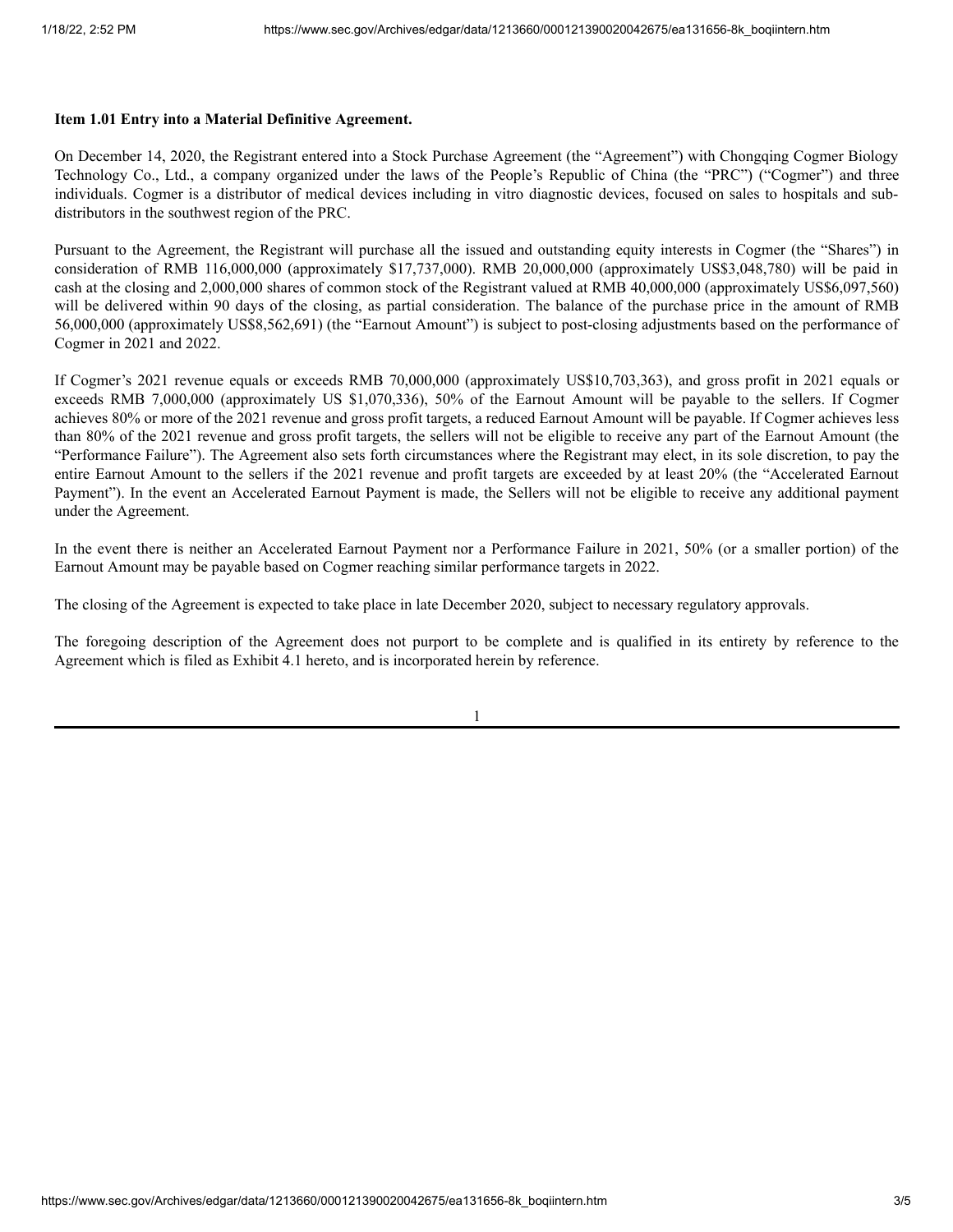## **ITEM 8.01 OTHER INFORMATION**

On December 15, 2020, the Registrant issued a press release announcing the entry into of the Agreement.

A copy of the press release is attached hereto as Exhibit 99.1 and incorporated herein by reference.

The information under this Item 8.01, including Exhibit 99.1, is deemed "furnished" and not "filed" under Section 18 of the Securities Exchange Act of 1934, as amended (the "Exchange Act"), or otherwise subject to the liability of that section, and shall not be incorporated by reference into any registration statement or other document filed under the Securities Act of 1933, as amended, or the Exchange Act, except as shall be expressly set forth by specific reference in such filing.

The information in this Current Report on Form 8-K, including Exhibit 99.1 may contain forward-looking statements based on management's current expectations and projections, which are intended to qualify for the safe harbor of Section 27A of the Securities Act of 1933, as amended, and Section 21E of the Securities Exchange Act of 1934, as amended. The statements contained herein that are not historical facts are considered "forward-looking statements." Such forward-looking statements may be identified by, among other things, the use of forward-looking terminology such as "believes," "expects," "may," "will," "should," or "anticipates" or the negative thereof or other variations thereon or comparable terminology, or by discussions of strategy that involve risks and uncertainties. In particular, statements regarding the efficacy of investment in research and development are examples of such forwardlooking statements. The forward-looking statements include risks and uncertainties, including, but not limited to, the effect of political, economic, and market conditions and geopolitical events; legislative and regulatory changes that affect our business; the availability of funds and working capital; the actions and initiatives of current and potential competitors; investor sentiment; and our reputation. The Registrant not undertake any responsibility to publicly release any revisions to these forward-looking statements to take into account events or circumstances that occur after the date of this report. Additionally, the Registrant does not undertake any responsibility to update you on the occurrence of any unanticipated events, which may cause actual results to differ from those expressed or implied by any forward-looking statements. The factors discussed herein are expressed from time to time in the Registrant's filings with the Securities and Exchange Commission available at http://www.sec.gov.

## **ITEM 9.01 FINANCIAL STATEMENTS AND EXHIBITS.**

| <b>Exhibit</b> | <b>Description</b>                                      |
|----------------|---------------------------------------------------------|
| 4.1            | <b>Stock Purchase Agreement dated December 14, 2020</b> |
| 99.1           | Exhibit 99.1 Press Release dated December 15, 2020      |

2